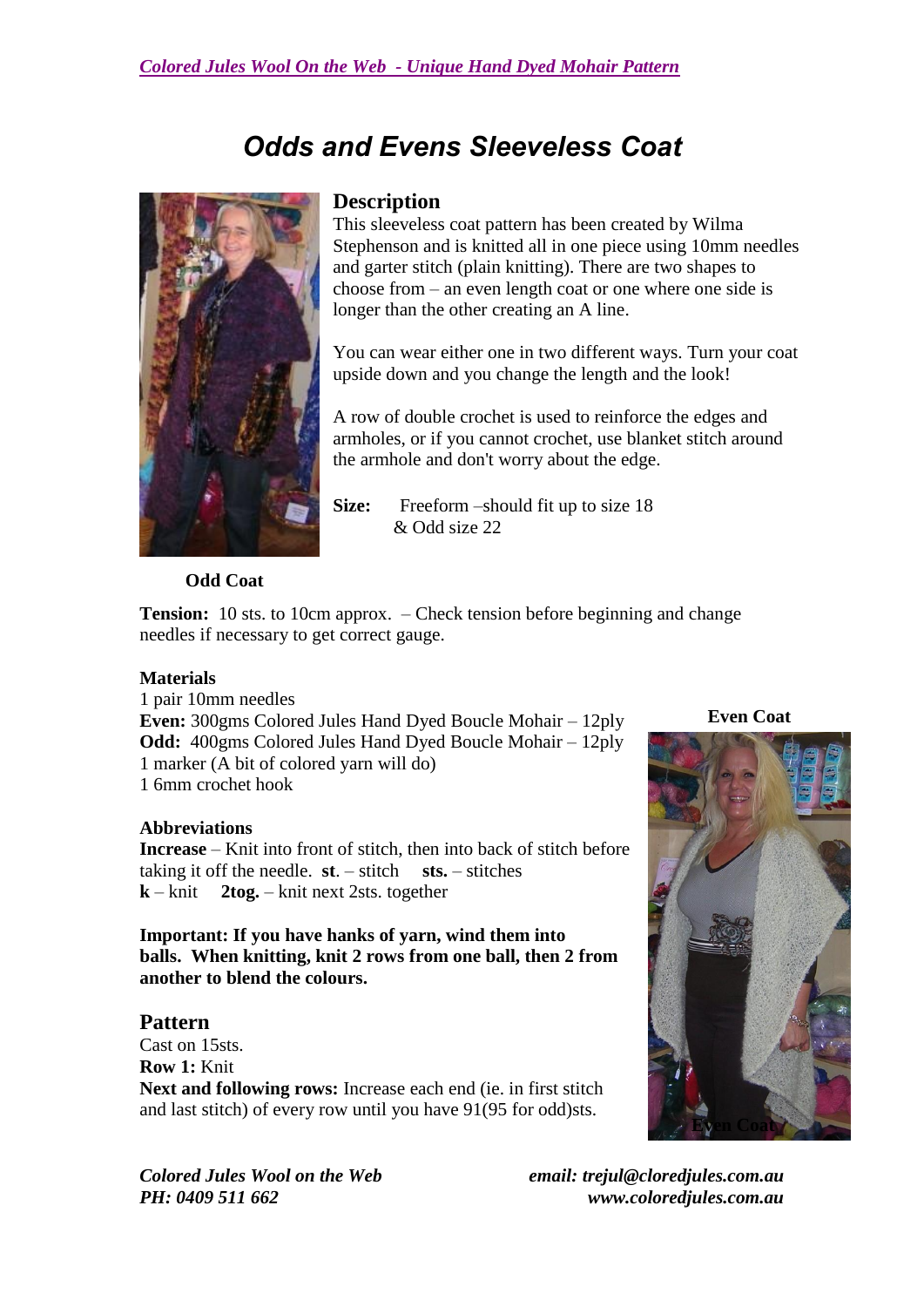**Next Row:** Place marker so that we know that this will be our increase edge. (I like to do my increase then put in the marker). Increase in 1st st. Knit to end of row.

**Next Row:** Knit

Next Row: (one with marker at beginning of row) Increase in 1<sup>st</sup> 1 st. Knit to end of row.

Continue these last 2 rows until you have 110 sts. for Even or 114 sts. for Odd

Garment is now knitted to your underarm.

# **Make Armhole**<br>**Next Row:** Knit

- Knit 45sts. for Even or 47sts. for odd. **Cast off 20 sts. very loosely** (for both Even & Odd) (**HINT** – do not wrap your yarn around your fingers, this will take the tension off. Just pick it up and place it over the needle instead.) Knit 45 (47)sts.
- Next Row: Knit 45 (47)sts. Turn needle and cast on 20sts. very loosely. Turn needle back again and knit remaining 45 (47)sts.

Knit till work measures 22cm from armhole slit. Make another arm hole the same as above.



**Even Coat**

**Odd Coat Only:** This is where the coat is made longer on one side than the other. You want you coat to be lopsided and you have 400gms of mohair - Knit till work measures 20cm. from last armhole slit.

**Even & Odd Coats:** Decrease at beginning of marker edge only until you have 91 (95 for odd)sts.

Decrease each end (ie. in first stitch and last stitch) of every row until you have 15st.

Knit 1 row.

Cast off.

## **Finishing Off**

Double crochet around armholes and edge of coat. If you cannot crochet, just sew around armhole edge using blanket stitch to make them firm.

*Colored Jules Wool on the Web email: trejul@cloredjules.com.au PH: 0409 511 662 www.coloredjules.com.au*